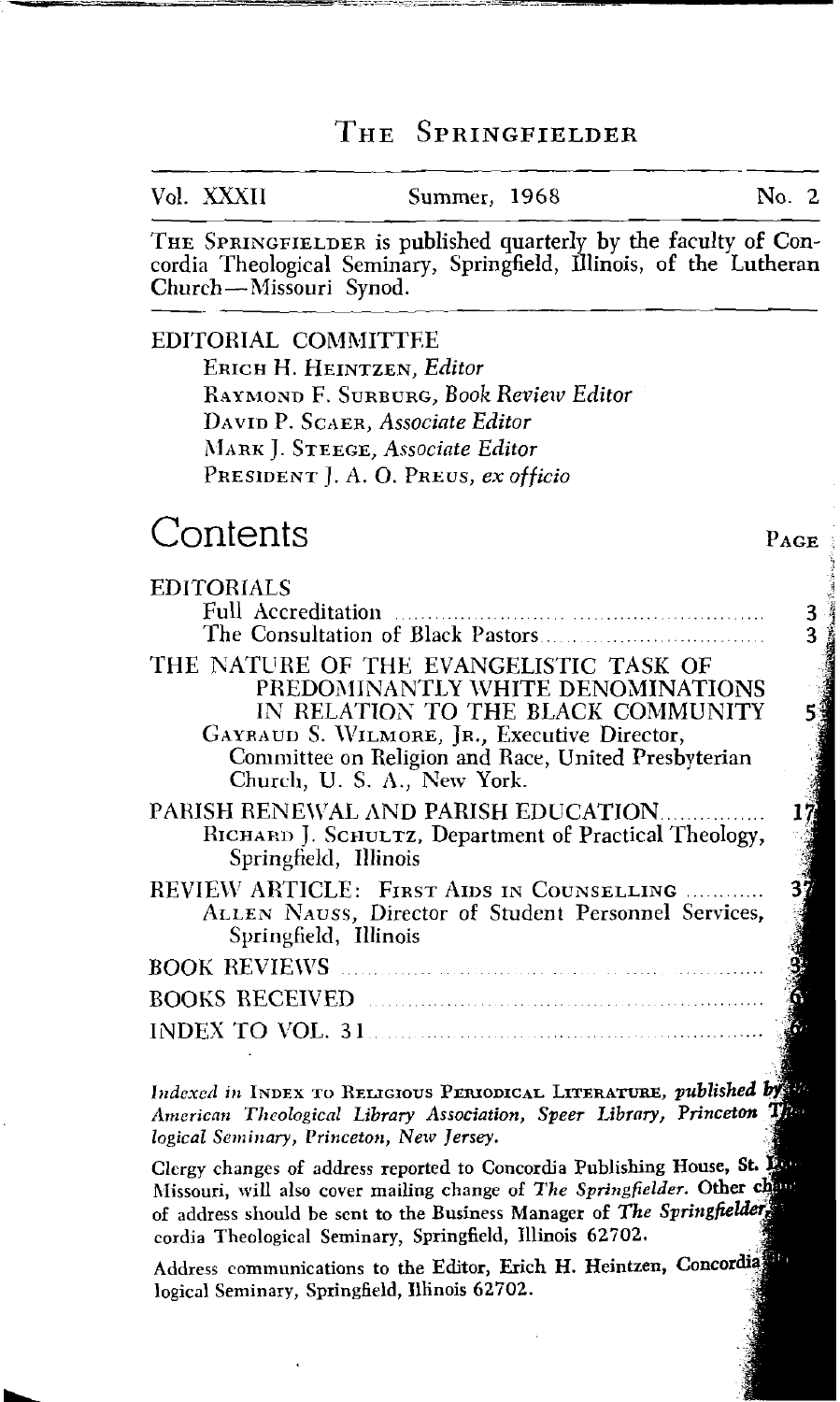# Editorial

### *Full Acereditation*

J UNE 11, 1968, is a red letter day in the history of Concordia<br>Theological Seminary.

On this day we received full accreditation with the American Association of Theological Schools. Since 1963 the seminary has been only an associate member of the Association.

This achievement marks the end of nearly a decade of valiant effort on the part of our entire faculty. During this period we have revised our curriculum, upgraded our standards for admission, offered the B.D. Degree, upgraded and increased the faculty, improved our library, our plant, and the overall tone of the Seminary. Springfield is now accredited in the same category as the other  $156$ seminaries of the organization.

Special thanks go to Dr. Lorman Petersen who worked so valiantly on the self-study in order that we might receive the final Dr. Martin Lucbke deserves special thanks for his accreditation. efforts in the curricular revision, and Dr. Fred Kramer, our former academic dean, deserves our gratitude for the tremendous job he did during the early stages of our program toward full accreditation. Dr. Walter Baepler really initiated this effort, and much impetus was given to it during the presidency of Dr. George Beto. We are also grateful to the Board for Higher Education and to Dr. W. F. Wolbrecht who during the post-war vears did so much to help us procure the fine plant which we now have at Springfield.

We are grateful to God that this milestone has been reached in the history of our school. We pledge to the Church our continued efforts to prepare the finest and most dedicated voung men possible for the highest calling of man. Full accreditation with its many benefits for academic planning, methodology, and scholarships will assist us in this effort. Thank you for your prayers and please continue to help us in every way you can.

I. A. O. Preus

### The Consultation of Black Pastors

TT WAS MY privilege some weeks ago to attend the meeting of Black Pastors of the three large Lutheran Synods which met with various officials of their respective churches.

We are including in this issue of THE SPRINGFIELDER a copy of a paper delivered by Dr. Gayraud S. Wilmore, Jr. It was of such current interest that I asked permission of Dr. Wilmore to republish it here in our journal. I think it will be of great interest to all of our readers. It furnishes an excellent insight into the thinking of a leading negro theologian and pastor. I am sure that